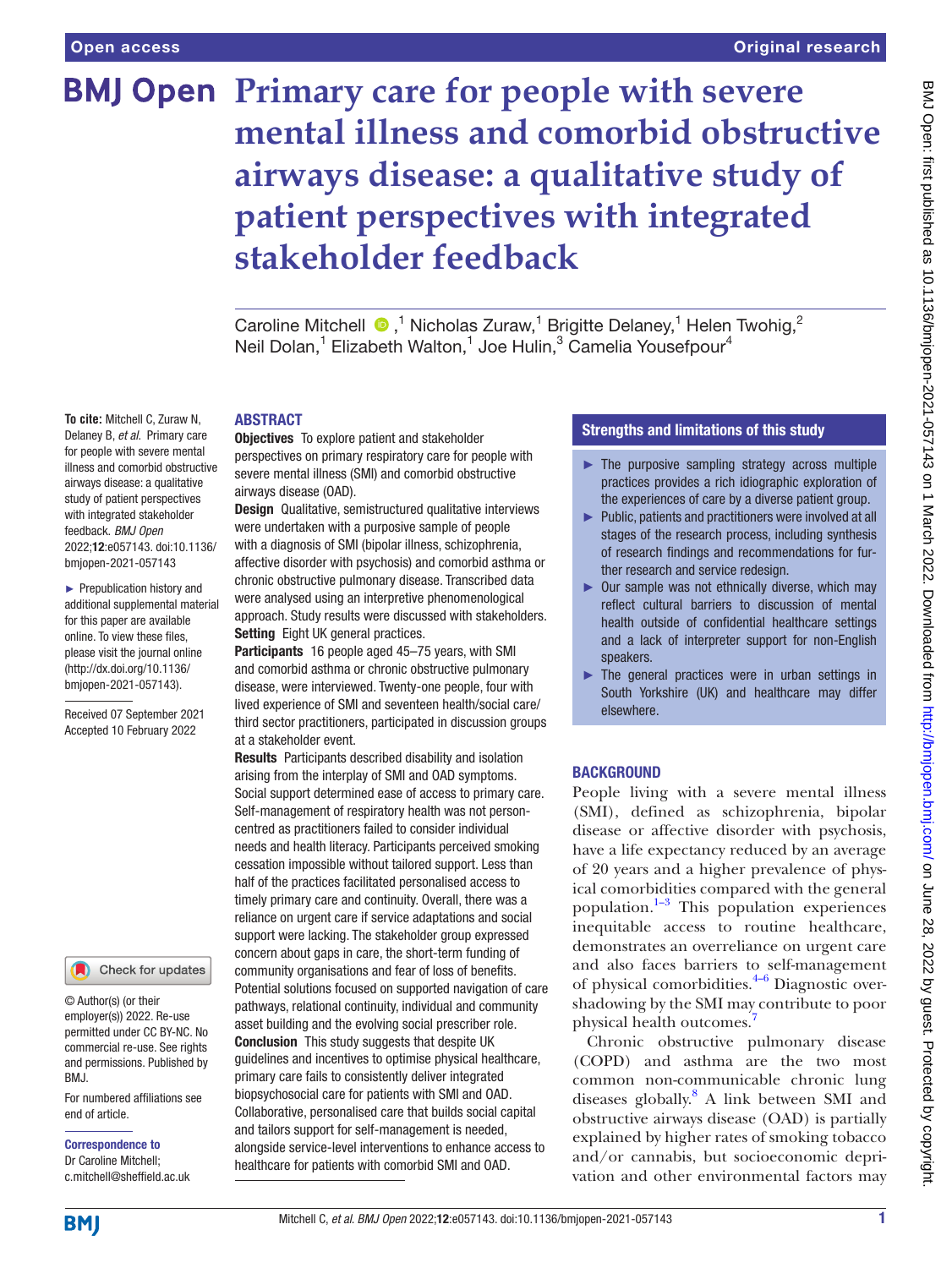also be relevant.<sup>[9](#page-9-4)</sup> A systematic review of over 200 observational studies identified that patients with schizophrenia or bipolar disorder were more likely to suffer from comorbid COPD with an OR of 1.573 and 1.551, respectively.[10](#page-9-5) In their observational study, Burke *et al* identified high rates of COPD on spirometry for inpatients with SMI, half of whom did not have an OAD diagnosis at the time suggesting a hidden burden of respiratory disease.<sup>11</sup> Hospitalisation rates for COPD and adult asthma exacerbations are higher in patients with comorbid SMI, even once adjusted for other pre-existing health conditions, socioeconomic factors and demographics.<sup>12</sup>

Primary care interventions shown to improve health outcomes for OAD include medicines optimisation, vaccinations, non-pharmacological interventions, which enable supported self-management such as personalised care plans and aids to stop smoking and in addition for COPD, pulmonary rehabilitation.<sup>13-15</sup> Timely access to respiratory care is important. It enables early diagnosis and treatment, improves long-term outcomes and reduces unscheduled care and hospitalisations for exacerbations of both asthma and COPD in the general population. $16-18$ In a large UK primary care study, healthcare factors including influenza vaccination and access to primary care consultations were protective against hospital admis-sion rates for people with COPD.<sup>[19](#page-9-10)</sup>

Despite their higher burden of OAD, there is little research about the experience of respiratory care for people with comorbid SMI. This contrasts with a large evidence base used to support cardio-metabolic assess-ment and enhanced cardiometabolic care in SMI.<sup>[20–23](#page-9-11)</sup>

This study aims to:

- ► Explore the perspectives of people living with SMI and OAD on their experience of respiratory healthcare in the primary care setting.
- Integrate stakeholder feedback to identify potential interventions to improve respiratory healthcare.

### **METHODS**

### **Design**

A qualitative interpretive phenomenological study.

### Data collection

People with SMI and OAD were interviewed using a semistructured format. A literature review and consultation with two patient and public involvement (PPI) groups informed the interview topic guide and recruitment approach [\(online supplemental appendix 1\)](https://dx.doi.org/10.1136/bmjopen-2021-057143). We approached a diverse range of general practices including some in the most socioeconomically deprived areas of South Yorkshire, UK.

General practice staff undertook computer database searches, using standardised Systematized Nomenclature of Medicine Clinical Terms (SNOMED) coding and the UK Quality and Outcome Framework (QOF) criteria to identify eligible participants.<sup>[24 25](#page-9-12)</sup>

Inclusion criteria were patients on the practice QOF 'Mental Health' Register (patients aged 18 years and over

with schizophrenia, bipolar affective disorder and other psychoses) with comorbid asthma or COPD. Exclusion criteria included palliative patients, those with cognitive impairment associated with dementia or severe learning disability and those receiving care under the Mental Health Act.

We posted a study pack to eligible participants. This included a consent form, an information sheet, a reply slip addressed directly to the study team and a prepaid envelope.

Participants who returned the reply slip were contacted to arrange the interview in their home or at the university. The content of the information sheet as well any other queries participants had were discussed at the start of the interview. If a participant consented to participate, (s)he signed the consent form and the interview began.

Interviews with 16 participants from eight practices in South Yorkshire were carried out by trained qualitative interviewers in participants' homes or at the university. The interviews lasted between 25 min and 75min, but the majority lasted 45min or more. Researchers wrote field notes straight after each interview to support reflexivity and for discussion within debriefing and analysis meetings. Interviews were audio-recorded and transcribed verbatim. We asked about sociodemographic characteristics in each interview, calculated the index of multiple deprivation by postcode and allocated standardised categories to a previous occupation to preserve participant anonymity. $26\frac{27}{27}$  Pseudonyms are assigned to each quote and cross-referenced to a table summarising sociodemographic characteristics [\(table](#page-2-0) 1).

### Analysis

An inductive interpretive phenomenological analytical approach (IPA) was used to explore the participants' lived experience of the dual diagnoses of OAD and SMI and experiences of respiratory healthcare.<sup>28</sup> IPA is particularly suitable for a case-based approach and has a dual focus on the unique characteristics of individuals and the patterning of meaning.

Transcripts were read initially while listening to the audio-recording and reread by the researchers to familiarise themselves with participants' accounts and document exploratory coding (NZ and ND). Anonymised data were organised and analysed using NVivo software (V.12) and emergent themes were linked to coded data. Interviews continued until data saturation and a purposive sample had been achieved using a case-by-case approach to data analysis and multiple practice sampling. $29$  Coding was independently verified by sequential analysis of all transcripts (CM and BD) and the thematic framework generated was subjected to critical interpretive challenge within the whole team. Reflexivity and interdisciplinary perspectives were key to the self-conscious analysis process (COREQ research checklist).

We presented the results in lay format at a public stakeholder event, to which people with lived experience of SMI, mental health third sector workers, commissioners,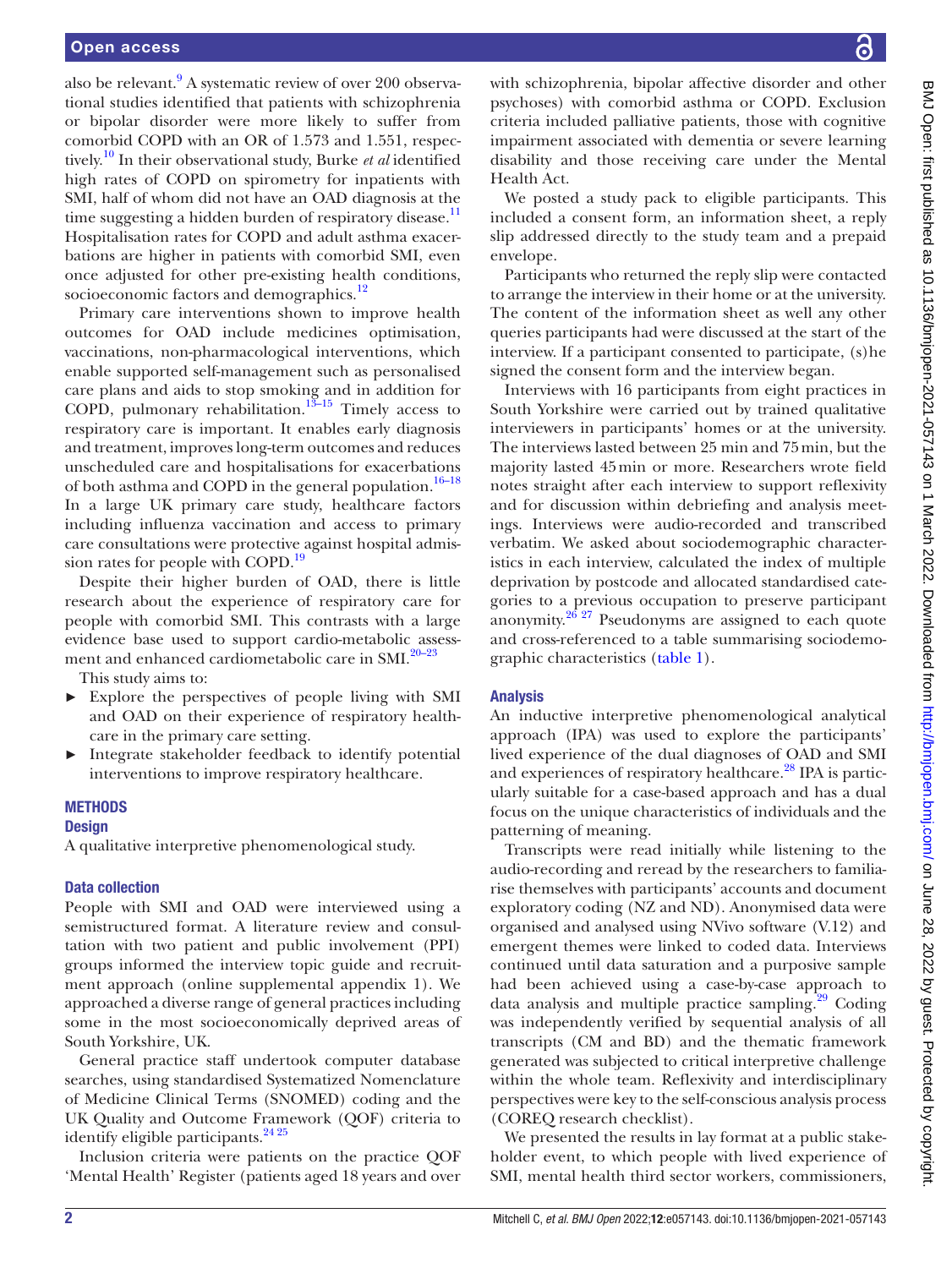<span id="page-2-0"></span>

| ٣<br><b>Table</b>                 |           | Demographic characteristics of participants |                                                                                                                                                             |                                 |                                                           |                                            |                   |                |                          |
|-----------------------------------|-----------|---------------------------------------------|-------------------------------------------------------------------------------------------------------------------------------------------------------------|---------------------------------|-----------------------------------------------------------|--------------------------------------------|-------------------|----------------|--------------------------|
| ≘                                 | Age band  | Gender                                      | Ethnicity White<br>British=WB                                                                                                                               | Education No<br>Formal (NF)     | Living situation                                          | ONS Score*                                 | Asthma or<br>COPD | Smoking status | Post-code IMD<br>decile* |
| 집                                 | $65 - 74$ | Щ                                           | WB                                                                                                                                                          | GCSE/O level                    | Spouse                                                    | တ                                          | Asthma            | Ex-smoker      | $\overline{\mathsf{c}}$  |
| $\mathbf{\mathsf{\underline{S}}}$ | $65 - 74$ | Щ                                           | WВ                                                                                                                                                          | $\frac{\mathsf{L}}{\mathsf{L}}$ | Alone                                                     | Housewife                                  | <b>COPD</b>       | Smoker         | 5                        |
| P3                                | 55-64     | Σ                                           | WB                                                                                                                                                          | GCSE/O level                    | Alone/ carer in day                                       | 2 retired                                  | Asthma            | Smoker         | $\overline{\mathsf{c}}$  |
| 24                                | 45-54     | Σ                                           | WВ                                                                                                                                                          | $\frac{\mathsf{L}}{\mathsf{L}}$ | Alone                                                     | Unemployed<br>longterm (l-t)<br>incapacity | <b>COPD</b>       | Smoker         | 2                        |
| P5                                | $65 - 74$ | Щ                                           | WB                                                                                                                                                          | $\frac{1}{2}$                   | Alone                                                     | 5 retired                                  | Asthma            | Non-smoker     | 2                        |
| P6                                | 55-64     | ட                                           | УB                                                                                                                                                          | $\frac{\mu}{Z}$                 | Spouse                                                    | 9 unemployed I-t                           | Asthma            | Ex-smoker      |                          |
| P7                                | $65 - 75$ | Щ                                           | WB                                                                                                                                                          | $\frac{L}{Z}$                   | Alone                                                     | 7 retired                                  | COPD              | Ex-smoker      |                          |
| $\frac{8}{2}$                     | 55-64     | Щ                                           | WВ                                                                                                                                                          | $\frac{\mathsf{L}}{\mathsf{L}}$ | Alone                                                     | 5 unemployed-l-t                           | COPD              | Smoker         | N                        |
| P <sub>9</sub>                    | 55-64     | Σ                                           | WB                                                                                                                                                          | $\frac{L}{Z}$                   | Alone                                                     | 8 unemployed-1-t                           | Asthma            | Smoker         | ᠇                        |
| $P_{10}$                          | 45-54     | Щ                                           | WВ                                                                                                                                                          | $\frac{\mu}{Z}$                 | Alone with carer in day                                   | 5 unemployed-I-t                           | Asthma            | Ex-smoker      | က                        |
| P <sub>11</sub>                   | 45-54     | Σ                                           | WB                                                                                                                                                          | $\frac{L}{Z}$                   | Lives with parents and<br>sibling                         | unemployed-1-t<br>incapacity               | Asthma            | Non-smoker     |                          |
| P <sub>12</sub>                   | 55-64     | Σ                                           | WВ                                                                                                                                                          | ₩                               | Alone                                                     | unemployed-1-t<br>incapacity               | Asthma            | Non-smoker     | $\sim$                   |
| P <sub>13</sub>                   | $65 - 74$ | Щ                                           | WB                                                                                                                                                          | $\frac{L}{Z}$                   | Spouse                                                    | 8 retired                                  | <b>Both</b>       | Ex-smoker      | ᠇                        |
| P <sub>1</sub>                    | 55-64     | Щ                                           | South African                                                                                                                                               | SE <sub>t/O</sub> level<br>မိ   | With parents                                              | 4 employed f-t                             | Asthma            | Non-smoker     | 4                        |
| P <sub>15</sub>                   | 55-64     | щ                                           | WB                                                                                                                                                          | $\frac{L}{Z}$                   | Spouse                                                    | unemployed-1-t<br>incapacity               | Asthma            | Ex-smoker      |                          |
| P <sub>16</sub>                   | 55-64     | Σ                                           | уB                                                                                                                                                          | $\frac{\mathsf{L}}{\mathsf{L}}$ | Alone                                                     | 9 unemployed-1-t<br>incapacity             | COPD              | Smoker         |                          |
|                                   |           | †General Certificate of School Education    | COPD, chronic obstructive pulmonary disease; IMD, index of multiple deprivation.<br>"https://onsdigital.github.io/dp-classification-tools/standard-occupati |                                 | ional-classification/ONS_SOC_occupation_coding_tool.html. |                                            |                   |                |                          |

6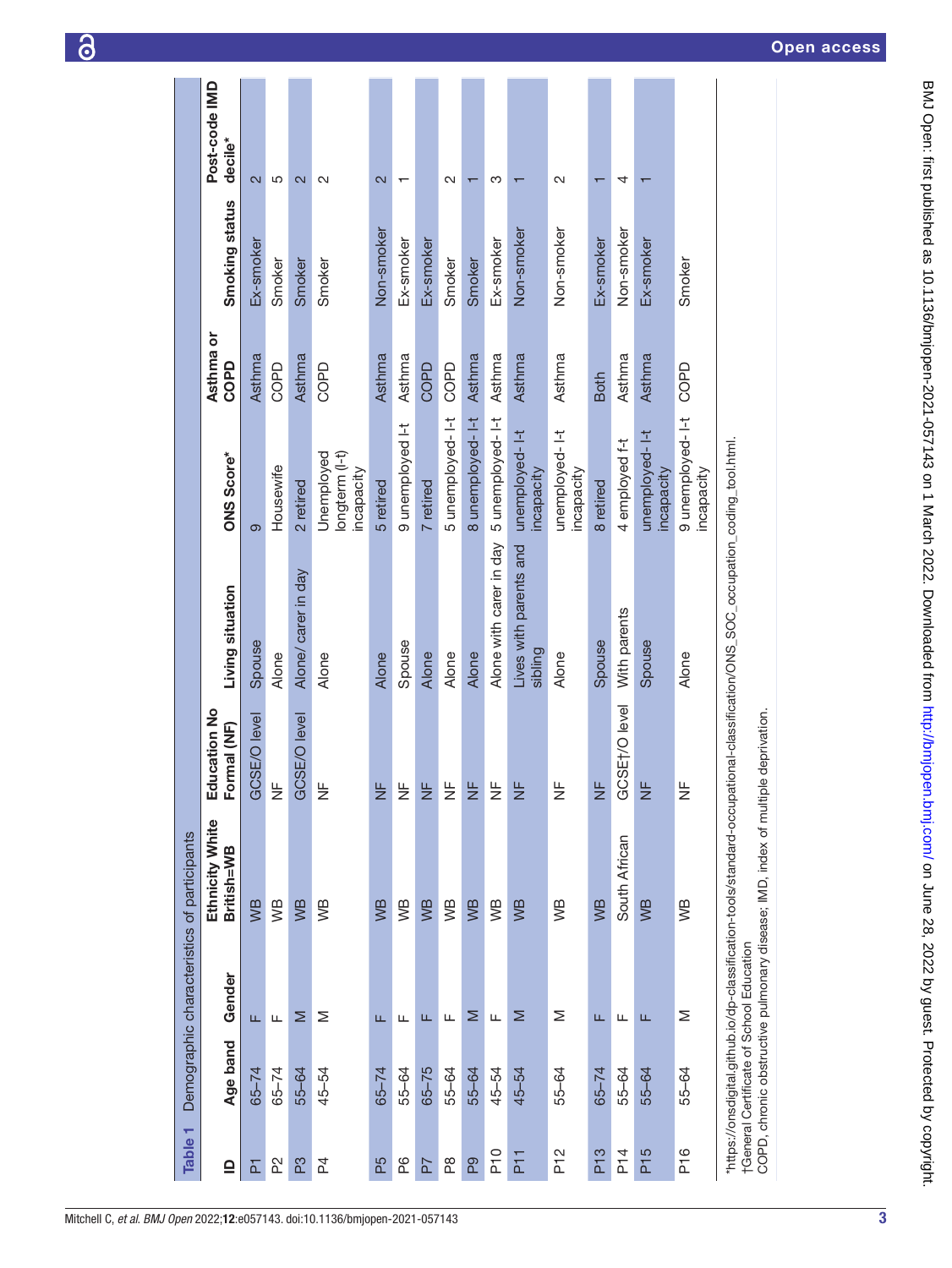health and social care trust managers and health and social care practitioners were invited. This allowed others with lived experiences of SMI to comment on findings.<sup>28</sup> The research team then facilitated three stakeholder discussion groups to explore potential interventions to improve access to care for long-term respiratory health problems for people with SMI.

### Patient and Public Involvement

This research arose from clinical observations and feedback from patients about experiences of respiratory healthcare for people with SMI and comorbid OAD. We presented the initial research ideas and consulted with two PPI groups. The first PPI group (Sun:Rise) is a PPI group comprised of people with lived experience of mental illness. Several of the members of the Sun:Rise group also had comorbid physical health problems. The second PPI group is a group of patients and public living in the communities served by the 'Deep End Sheffield' cluster research network (DES CRN) of practices who provide feedback and input to research conducted within their practices.

These consultations informed the development of an interview topic guide, project documentation and approaches to recruitment. When the study was completed, we presented the results back to both PPI groups and provided a lay summary of the results for wider dissemination. We have acknowledged the contribution of these PPI groups and also the DES CRN practitioners in shaping the research process with the team.

A stakeholder event was convened for people with lived experience of SMI (from the Sun:Rise PPI group) and multidisciplinary/multisector representatives to discuss findings and potential next steps for intervention development and service redesign. A visual scribe observed and recorded accessible outputs contemporaneously for the stakeholders and wider dissemination ([online supple](https://dx.doi.org/10.1136/bmjopen-2021-057143)[mental appendix 2](https://dx.doi.org/10.1136/bmjopen-2021-057143)).

### RESULTS

The sociodemographic characteristics of the participants are summarised in [table](#page-2-0) 1. Of the participants aged 45 to 75 years old, nine were women and seven were men. Ten participants had comorbid asthma, six participants had COPD. In two of the interviews, a family carer was present at the request of the participant and contributed to the interview. Fifteen participants were no longer under follow-up by a community mental health team. One patient was receiving care for COPD from a hospital clinic. Ten participants lived alone and almost all lived in areas of significant socioeconomic deprivation. The majority of participants were current smokers (6/16) or ex-smokers (6/16). Most participants had left school with no formal qualifications (12/15) and were unemployed or had retired.

Data saturation was achieved in three main themes: '*Social support'*, *'Self-management challenges*' and *'Service* 

*accessibility'*. [Table](#page-4-0) 2 summarises the main themes, explanatory subthemes and further illustrative quotes.

### Social support

A person's social support influenced access to care. The term social support incorporates living within supportive families and communities, financial and material resources, formal or informal carer support. Deficient support arose from social isolation and exclusion from families and the wider community, which were in turn influenced by poverty, unemployment, poor access to transport, the burden of SMI symptoms and impact of historical trauma (including child abuse, domestic violence) on family structures.

### Support networks

Social networks enabled participants to navigate and negotiate access to healthcare. Examples of support and advocacy included accompanying participants to appointments and neighbours or family calling for help during illness exacerbations.

Jack retired through ill health. He lives alone and has asthma in addition to SMI. He described collaborative continuity of health and social care and a supportive social network, which enabled him to feel less fearful about being ill and alone.

*It's like I've got (name of carer), I've got a couple of other friends, you know, that if I'm feeling, you know, like, at night time, they'd rally round. She's a trained social worker, but she doesn't work for social services, … and she's connected with the doctors, she works with the National Health, so that was the difference. She was compassionate.* Jack P3 aged 54–64 years

Paul had been unemployed following a long period of ill health and has COPD in addition to his SMI. He lives alone. A friend now monitored his health and well-being.

*We're the same age. Known each other years, like. We get on and he'll phone up every now and again 'are you alright', because he'll see if my lights on and off, because otherwise I'll go to bed, I'll stop in bed twodays.* Paul P4 aged 45–54 years

### Social isolation

The majority of participants lived alone. Participants reported social isolation arising from the disabling dual burden of SMI and OAD, compounded by living in poverty and a lack of access to transport and / or social networks to overcome that isolation.

Neil lives alone, is unemployed and described increasing disability from deteriorating mental and physical health. His lack of close family or friends left him feeling vulnerable and fearful about maintaining his independence and being seriously ill and alone.

*At the end, what's going to happen? Am I going to be able to keep my flat or is this going to get worse so am I'm unable to look after myself? I don't think it will…I think it'll come*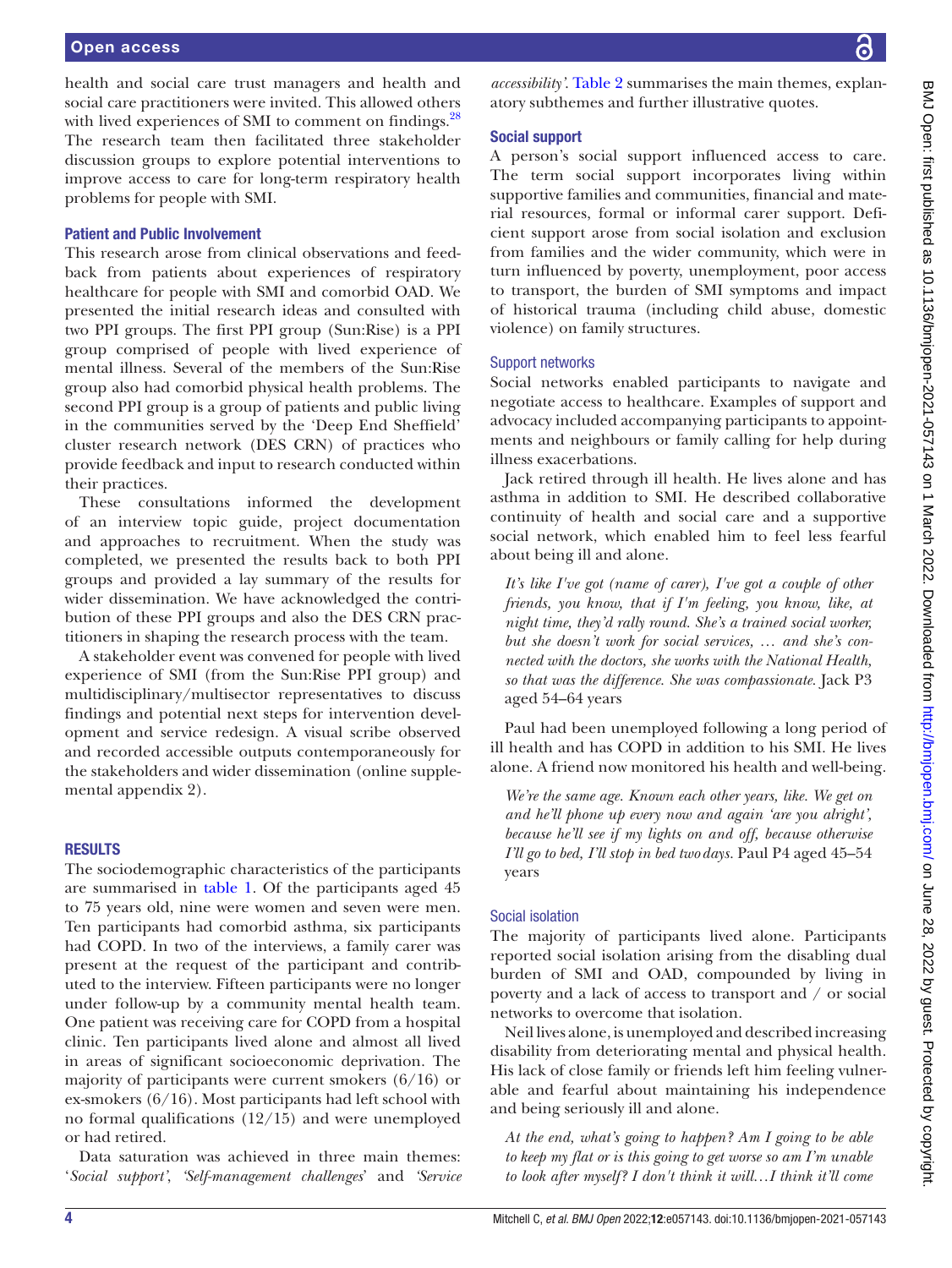<span id="page-4-0"></span>

|                                  |                                              | Table 2 Summary of themes and subthemes                                                                                                                                                                                                                                                                                                                                                                                                                                                                                                                                                                                                                                                                                                                                                                                                                                                                                                                                                      |
|----------------------------------|----------------------------------------------|----------------------------------------------------------------------------------------------------------------------------------------------------------------------------------------------------------------------------------------------------------------------------------------------------------------------------------------------------------------------------------------------------------------------------------------------------------------------------------------------------------------------------------------------------------------------------------------------------------------------------------------------------------------------------------------------------------------------------------------------------------------------------------------------------------------------------------------------------------------------------------------------------------------------------------------------------------------------------------------------|
| <b>Key themes</b>                | Sub-<br>themes                               | <b>Additional quotes</b>                                                                                                                                                                                                                                                                                                                                                                                                                                                                                                                                                                                                                                                                                                                                                                                                                                                                                                                                                                     |
| Social<br>support                | Support<br>networks                          | because I've got a good support network. It's like I've got (name of lay carer), I've got a couple of<br>other friends, you know, that if I'm feeling, you know, like, at night time, they'd rally round. P3<br>I've got family close by so that's why I moved hereI go to themBecause if they keep coming to<br>see me, I'll not want to go out and that's why I'll not go out. So, I went yesterday afternoon to see<br>her and I've got another sister up there. P9<br>I'm more assertive and, like, 'this is why we've come to see you, this is what the issue is' and<br>whatever, so it's being directed - Daughter of P 7                                                                                                                                                                                                                                                                                                                                                             |
|                                  | Social<br>isolation                          | When I'm really ill, I can't leave the house, I can't leave my bedroom, I can't go anywhere, I can't<br>do anything. So yeah, then I avoid it and then sometimes I might get a doctor to get come out here<br>or just to tweak my medication over the phone and then my parents go and pick up some more<br>medication for me or something like that. P14.<br>but the thing with tablets, you see, you go on tablets for your nerves and I'd experienced it I mean,<br>I didn't talk to people for over ten years hardly, after my son died, I was on nerve tablets and I never<br>spoke, I was a complete introvert, people couldn't communicate I had no life, I had no joy in my<br>life, I had no spirit, you know what I mean? - P 2                                                                                                                                                                                                                                                    |
| Self<br>management<br>challenges | Health<br>literacy                           | I'm not very clever, so I went round the corner for the day and I used to - went to learn to read and<br>write. I can read a bit still, not well, but I don't go now because they stopped it. And I used to enjoy<br>going there. so it used to get me out of the house. P10<br>Because then when I go to hospital to see a doctor to talk medical terms and to me it's like jig-saw<br>and its pieces are missing I think. P15<br>Before the last visit, I didn't realise I was using my reliever more often than I should have done. Now<br>they've changed it to an all in one, the reliever and the other one P12                                                                                                                                                                                                                                                                                                                                                                        |
|                                  | Interplay<br>of poverty<br>and<br>disability | Expense and physical difficulties travelling to review appointments and getting out of house<br>Because I have to get a taxi to go then I get a taxi back. - P 9<br>I'm currently DLA (Disabled Living allowance) but I've just been to a face to face interview for<br>changing over to Personal Independence Payment I've never worked. P12                                                                                                                                                                                                                                                                                                                                                                                                                                                                                                                                                                                                                                                |
|                                  | Smoking                                      | I'm going on my own situation and some people I do know - when you've got mental health<br>problems, it's like because you're deep in thought or you're trying to achieve something or you're<br>not trying to achieve something or escape, you can't control your emotions, your feelings, your<br>tensions and a cigarette sort of stops you from shouting at somebody, you know? I've tried<br>stopping smoking again and I can't do it P 2<br>I prefer to smokeBecause I've nowt else in my life but smokingI've always been told what to<br>do and what not to do and smoking's something I choose to do on my own. P 8                                                                                                                                                                                                                                                                                                                                                                 |
| Service<br>accessibility         | Continuity<br>of care                        | I mean, the doctors have changed because they've retired, but I've got a really good young GP,<br>they call her Dr X. $- P 5$<br>Dr Y's very understanding, he'll start the conversation off first and I find it - my other doctor, Dr M, I<br>found it right easy talking to him $- P 8$<br>It seems they don't really talk to each other about what's coming up or look on the screen, just see<br>the words on the screen rather than the patient themselves, the whole person. P12                                                                                                                                                                                                                                                                                                                                                                                                                                                                                                       |
|                                  |                                              | Urgent care I don't know, so Asthma, if I get like all bit restless about Asthma and that kicks off like a bit of a<br>panic attack and then that's sort of where the Bipolar comes in. When I get into that kind of a state<br>I don't know which one comes first. But I just know that when I do get breathless it's exceptionally<br>breathless and we have to phone for an ambulance P14<br>Since January, so that's in the last sixteen weeks, we've had an ambulance out four times. She's<br>been nebulised and left at home twice and she's been admitted twice to have her oxygen levels<br>monitored, so they put her on oxygen and both times it was because of an onset of an infection<br>which made things worse. Daughter of P 10<br>When I was really ill my husband phoned the doctor and he sort of came not long after and I got my<br>care straight away. They got me nurses and that together, you know, that dealt with this and they<br>were really positive. $- P 1$ |
|                                  | Navigating<br>complex<br>care<br>pathways    | With mental health, there's nothing, there's only my doctor, I feel sorry for him because I know<br>that - because when I go down to see him, there's loads of my kind what's already there waiting<br>to see him too who suffer with mental illness. He's not just dealing as a doctor, he's also dealing<br>as a psychiatrist and as a nurse and everything all in one and if you're in a right tizwas, he's got to<br>try and calm you down. And same if you've got asthma problems, he helps me with that too, you<br>know, he's always checking. I don't get a chance to sit down with him and that because he's always<br>on the rush with me, you know, checking that I'm alright. I'm very grateful P12                                                                                                                                                                                                                                                                              |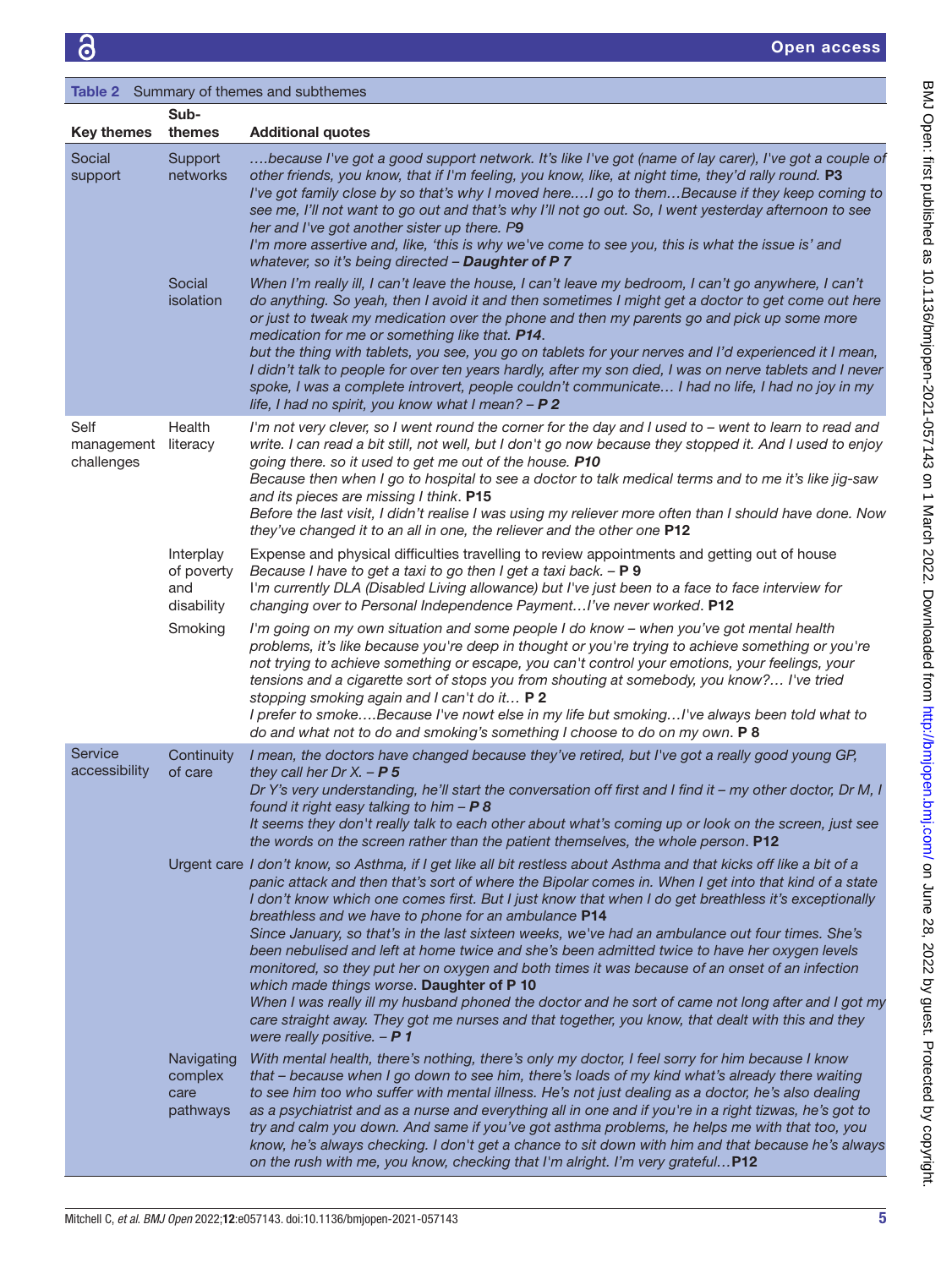*to the point where I have to go in some kind of supported housing just so I've got…like if anything happened to me at night nobody would know.* Neil P16 aged 55–64 years

Breathlessness and anxiety about leaving the house were often interrelated and acted as barrier to access to healthcare. Janet in addition to asthma and SMI has other physical comorbidities, which restrict her mobility. Although relatively young, she is unemployed and mostly housebound with both formal and family carer support.

*(Carer) And that's when P's stress thresholds rise through the ceiling and of course then, for some reason, it aggravates asthma. When P's stressed, her asthma's worse.* Janet P10 aged 55–64 years

Patients, especially those with COPD, described a trajectory towards an isolated, housebound existence.

*I get stressed out sort of thing. I spend most of my life in here now, where you wouldn't get me in the house at one bit*. Paul P4

## Self-management challenges

Supported self-management interventions outside of general practice such as 'stop smoking' support, pharmacy-based interventions (eg, medicines review including inhaler technique) and pulmonary rehabilitation were poorly accessed, if at all. None of the participants could recall discussion of shared written asthma or COPD care plans with practitioners to help them recognise and safely self-manage exacerbations. Participants used medication to relieve symptoms and sought urgent unscheduled care when they felt ill. These unplanned episodes of care predominated in the interviews rather than a picture of supported proactive self-management.

### Lack of health literacy

The majority of participants had left school without any formal qualifications. All our participants had English as a first language but health literacy was identified as an issue in both written communication and in healthcare consultations.

Janice left school without any formal qualifications, had been unemployed for many years and lives with her husband.

*Sometimes they'll send you a letter…. and I think 'what does that say, what does that say?…We can read, but I can't read and write properly* Janice P15 age 55–64 years

Neil described the use of inaccessible jargon and overcomplicated explanations in consultations:

*Sometimes, yeah. And then sometimes you think well you might as well be speaking in a foreign language because I don't understand anything. If you come out with…if people use big terms, big medical terms, I don't understand, no. Speak so I can understand it.* Neil *P16* age 55–64 years, no formal qualifications

None of the participants had accessed written or online self-management support materials. Derek needed help

*Yeah, she (community support worker) does it for asthma as well, so she helps me with the form filling to ease my anxiety, because I sometimes get confused with certain words that's on the pages.* Derek P12 age 55–64 years

# The interplay of poverty and disability

to fill in forms from his support worker:

Poverty compounded disability and both factors impaired access to healthcare. Participants were reliant on 'good (health) days', public transport and carers (formal, friends and family) to get out of their home. Perhaps consequently, participants frequently described how they were forced to restrict their use of precious personal and social resources to support access to healthcare.

Patrick has been unemployed for many years. He described how disabling mental health and physical symptoms sapped motivation to self-care and access healthcare.

*I can't be bothered to do 'owt…As you can see, I haven't hoovered up yet.* Patrick P9 age 55–64 years, lives alone, asthma

Over time, the use of home services such as pharmacy deliveries acted as a lifeline to medication but also reflected increasing isolation and the accelerated trajectory to housebound status.

Because it costs me £10 to go there, to the chemist and back, because there isn't a direct bus…I can't walk up the hill because I get really breathless. Joan P5 age 65–74 years, lives alone, asthma

# **Smoking**

The majority of participants were current or ex-smokers. For those who were smokers, smoking was embedded within daily routines and used habitually to self-manage 'stress' as Tina describes:

*Perhaps more than other people but smoking, people used smoking for a lot of things and it can cause – it can take stress away.* Tina P2 age 65–74 years, COPD

Despite a desire to stop and attempts to quit in many instances, smoking cessation, a cornerstone of self-management of risk of disease progression and exacerbations, was perceived as an impossible goal. Community-based smoking cessation support did not meet the needs of participants, as there was no specific psychological support offered for alternative strategies to manage distressing mental health symptoms.

I was smoking as many on patches as when I weren't on patches. Patrick P9 age 55–64 years, COPD

There were also fears that some smoking cessation medications could make mental health worse

*No good for me, but I've got high stress levels so I've tried patches, they just burn me and itch. I've tried them things,*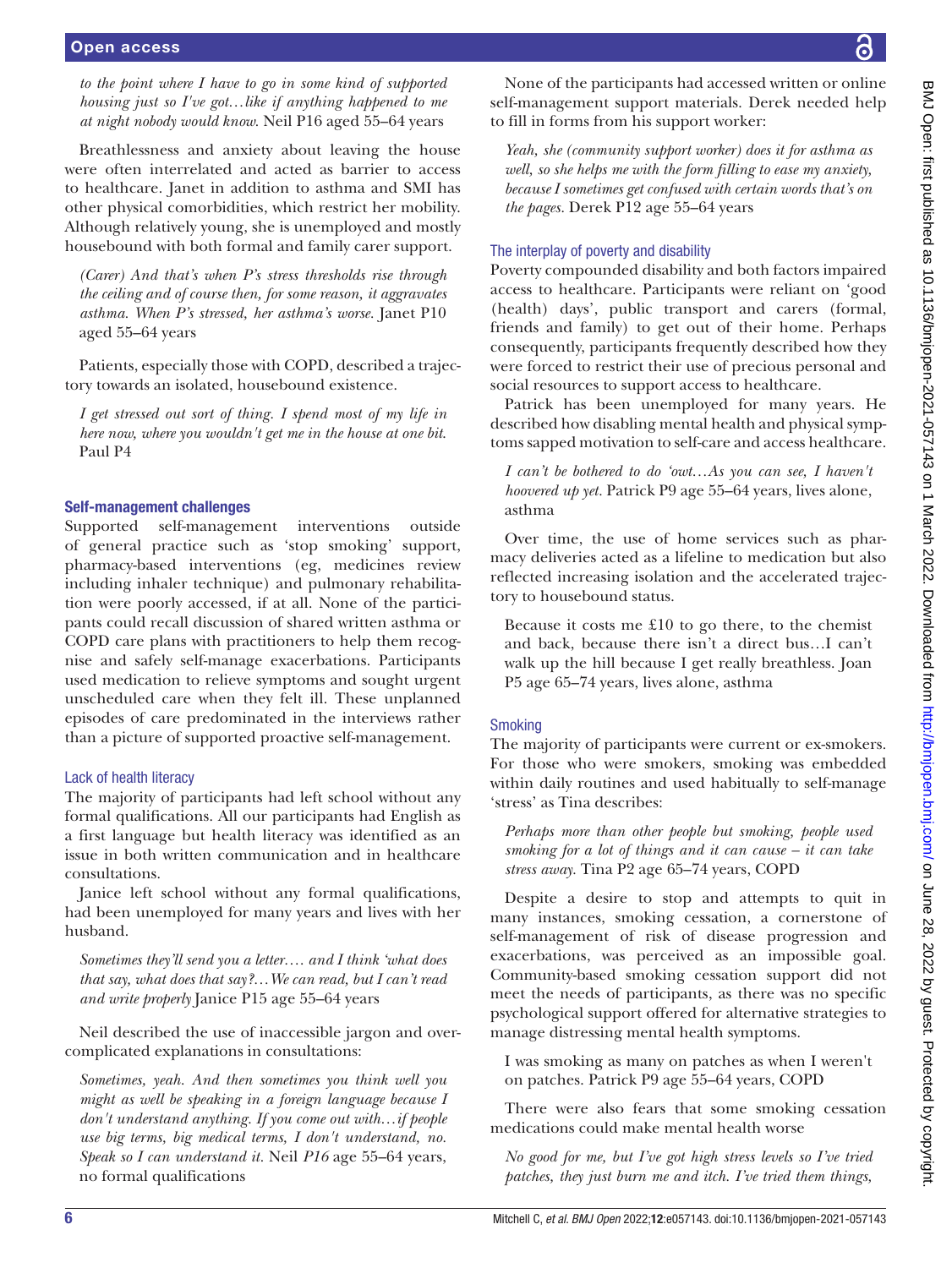*they just hurt my throat. And I can't take them tablets what they can prescribe because I go suicidal on them.* Paul P4 aged 45–54years, COPD

### Service accessibility

Social support and advocacy by formal and informal carers alongside service adaptations (or lack of them) strongly influenced access to care. Most of the participants found it difficult to single handedly navigate fragmented healthcare services for both SMI and OAD. However, examples of responsive, good primary care were also shared.

### Continuity of care

Trust, perceived and received stigma and complex disability influenced confidence in accessing primary care and consultations in unfamiliar settings and with unfamiliar practitioners.

*They really class it* (mental illness) *as a taboo subject and, you know, that you must be of a lower class and whatever.* Tina P2

*I'm really comfortable with her, the others, I don't know, so I'm not comfortable… [I] Tend to hold back…I just don't tell them everything like I should….It's like if I don't know them, I don't trust them, but with the doctor I go and see, I trust her completely*. Debra P7 age 65–74 years, COPD

Relational continuity with local healthcare practitioners helped counteract geographical and psychological barriers to healthcare. Participants consistently expressed a preference for continuity of care, but this was not always available in their practices.

*Because it just seems too much hard work to get in and then when you go you're not seeing the same doctor. If it were the same doctor who were dealing with my COPD I'd be a lot happier.* Neil P16

Seeing an unfamiliar nurse provoked this response from Derek :

*It seems they don't really talk to each other about what's coming up or look on the screen, just see the words on the screen rather than the patient themselves, the whole person.* Derek P12

Several participants commented on the impact of a lack of a health or social care worker to support access to care. This advocacy role had been addressed historically by 'keyworkers' within mental health teams.

*Shortness of breath, I didn't know what it was, I'd pushed myself and not having anybody to confide in really,….I think if I'd had like a key worker to help me or someone who I could trust in, I perhaps would have got the diagnosis before that and had more help*. Tina P2

Joan described how she knew the practice staff well, experienced good continuity of care and perhaps consequently was more confident in seeking timely care:

*I've got a good relationship with my GP and the nurses and the receptionists. They're absolutely brilliant. If I hadn't got that network, I wouldn't be here. I would have been gone. I would have took my own life. Joan* P5

# Use of urgent care

Normalisation of poor physical health, a failure to access timely primary care, a lack of self-management skills and little social support meant that patients often waited until they were very unwell before seeking help from their precarious social network to support access to urgent healthcare.

*I'm like … you know shortish breaths and I can't breathe because I ain't got my inhalers and that. But, luckily, I've got an old lass downstairs, she's like a mother I should have had! She's 84…she always checks up on me, phones me up every day*. Paul P4

One patient described repeated visits to accident and emergency department with atypical chest pain before the diagnosis of asthma was made.

*It just came on suddenly. I'd been going to A&E with chest pains originally and they suggested that as I didn't have any issues with my heart, to have asthma, you know, tested at the doctors* …. *And it was. And since I've been on the medication, the symptoms of the chest pain have gone. I got diagnosed!* Joan P5

Debra preferred to avoid attending her general practice unless her COPD deteriorated and relied on her daughter to book her appointments.

*If I'm not very well I have to go to the doctors, I tell my daughter and she'll make an appointment and takes me to the doctors, but I try not to go too much, I try and stop in the house. I stop in the house a lot. Debra* P7

Some participants gave positive feedback about continuity of care and familiarity with the practice systems, which enabled timely urgent primary care.

*I know at any time I can phone up and if my chest's bad I can guarantee that she'll fit me in in the next couple of days. Jack* P3

# Navigating complex care pathways

Participants described fragmented mental and physical healthcare across primary and secondary services, with specialist and disciplinary silos leading to extra appointments with scant evidence of integrated care.

*I was a bit disappointed. I went in one day with a bad chest and it was for a mental health check and it was a psychiatrist and she was very nice, but I was annoyed because they didn't tell me that. I went because I thought it was for my chest because I wanted some help. And she listened to my chest and she said 'oh it's a bit rough but you'll be better in twomonths' time, it'll be completely alright' and I thought that was strange saying that.* Tina P2 (has COPD).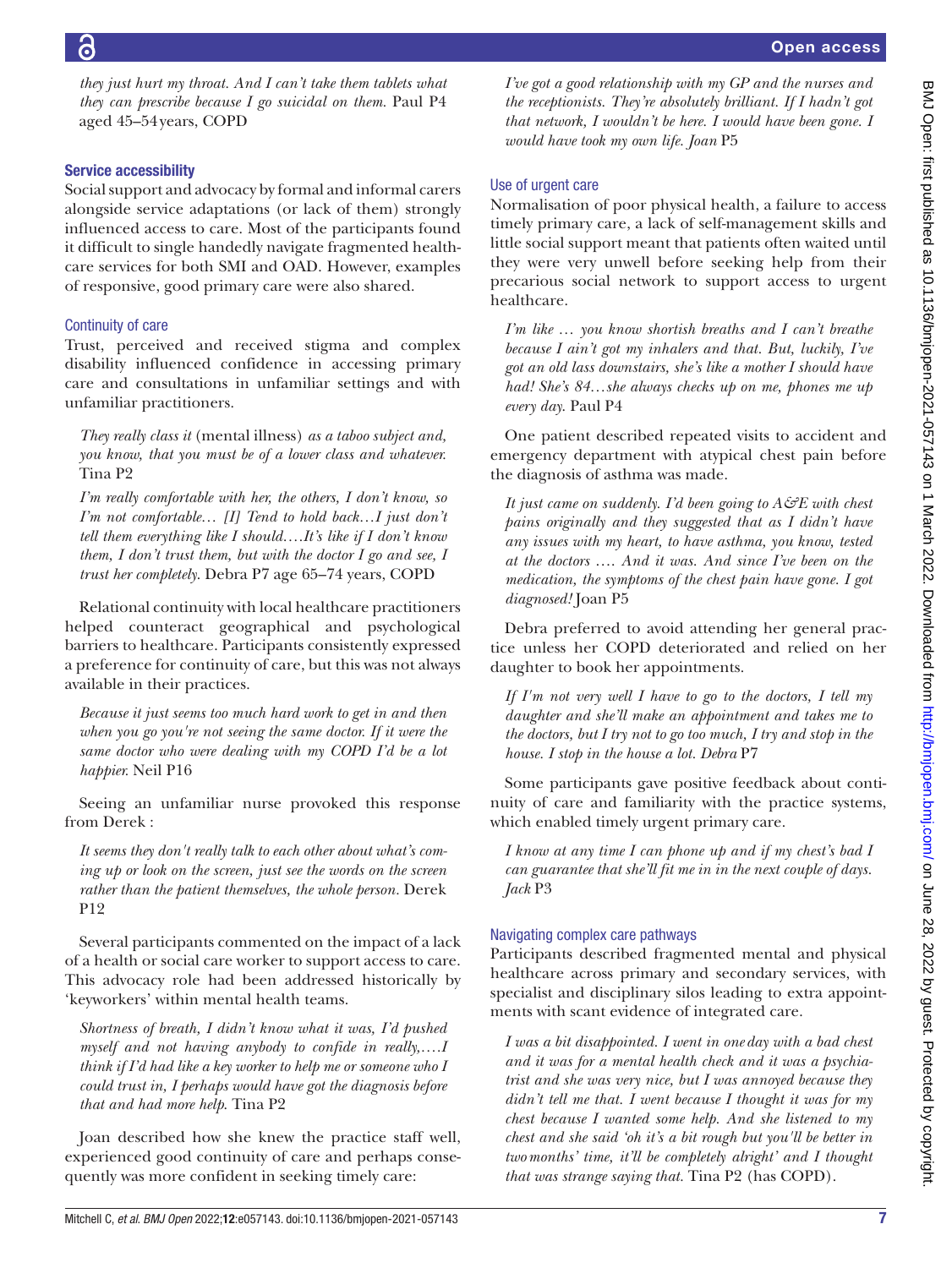With the nurse, physical health comes first. Doctor, mental health comes first. Debra P7

Overlapping and frequent appointments from different services were needed to address care needs for multiple complex health problems.

*But sometimes I can't get there because I've got appointments with the hospital. But hospital, she likes me to be there so I cancel that and I say 'can you make me another one*. Neil P16

A carer described her difficulties in supporting the complex needs of the patient and to also negotiate timely access to appropriate care:

*…this happens quite frequently because she is really bad at the asthma, I rang up and they said 'can you fetch her in', I've complained since, that's not easy, she has mobility problems, so P's had operations on both feet, she's got pins in her toes, she's got arthritis in her joints, in her knees, in her hips and also in her shoulders and she lives on the first floor, so when a doctor says 'can you bring her in', that's not always easy. Janet* P10

### Stakeholder discussion groups

The results were presented in lay format at a public stakeholder event, to which four people with lived experience of SMI, mental health charity workers, primary care commissioners, health and social care trust managers and clinicians (a social prescriber, a General Practitioner, practice and mental health nurses) were invited. A total of 21 stakeholders participated in the three discussion groups.

The public stakeholder group expressed similar concerns about gaps in care and, in addition, fear of loss of benefits and the short-term funding of community organisations. Potential solutions focused on adequate resources, supported navigation of care pathways, relational continuity, individual and community asset building and the evolving integrated social prescriber role.

Stakeholders supported service redesign to mandate inclusive access to healthcare, recognising the challenges facing those with an SMI in the navigation of complex appointment systems for multiple mental and physical health problems.

A tailored 'social prescribing' intervention was felt by stakeholders to have potential to enhance selfmanagement skills and social networks of people with comorbid SMI and OAD and other long-term physical health conditions. A visual summary of the discussion was provided for the stakeholder members at the end of the meeting and used to further disseminate study findings to local practitioners [\(online supplemental appendix 2](https://dx.doi.org/10.1136/bmjopen-2021-057143)).

#### **DISCUSSION**

In our study, participants described extraordinary disability and isolation arising from the interplay of SMI

Social support encompasses living within supportive families and communities, financial and material resources. [30](#page-9-16) In our study, a lack of personal resources and social support contributed to a downward spiral in social contacts and activities outside the home. In a qualitative meta-synthesis of lived experience of mental–physical multimorbidity, Coventry *et al* describe how the experience of multimorbidity is: *'underscored by a sense in which bodies had become broken, had begun to fall apart and grind to a halt, leading to much more circumscribed and less rewarding lives'*. Social support was characterised as a 'buffer' against the stresses of living with multimorbidity, a finding which resonated with the experiences of the participants in our study.<sup>31</sup>

In our study, participants also described how psychological and practical support provided by a social network could enable the person to adapt and cope with the work of chronic illness and negotiate access to healthcare.<sup>[32](#page-9-18)</sup> The term social support overlaps with the complex construct of 'social capital' and people living with SMI are disadvantaged compared with the general population.<sup>[33 34](#page-9-19)</sup> A more recent systematic review was unable to reach clear conclusions about the effects of social capital on access to healthcare, limited primarily by inconsistencies in how social capital and healthcare access were conceptualised and measured.<sup>35</sup> Nonetheless, our stakeholder group suggested that building social support and addressing poverty and other structural influences on social isolation might enhance access to care. A social asset-based approach (building community and individual resources) may have potential to alter the restrictive housebound trajectory for those with SMI and comorbid OAD and support positive change in health-related behaviours.<sup>[35](#page-9-20)</sup> The advent of 'Social Prescribing' initiatives in primary care could support the unmet physical and psychosocial needs identified in our study and support condition selfmanagement and timely access to primary care.<sup>36</sup><sup>37</sup>

The complex interplay of social, mental and physical challenges experienced by our participants contributed to normalisation of poor physical health. Ill-health was experienced as a series of 'crises' with increased use of urgent rather than timely primary or self-care previously described in relation to people with mental–physical multimorbidity. $4-619$  Our study illustrates the shared characteristics of people with an SMI with other vulnerable patient groups included in a synthesis of evidence concerning 'Vulnerable Patients and access to healthcare' (Dixon *et al*).<sup>38</sup> Two key constructs which mediate access to care relevant to our theme *'*Service accessibility' are relevant; *'Candidacy'* and *'Permeability'* of healthcare organisations ([figure](#page-8-0) 1). In our study, 'candidacy', the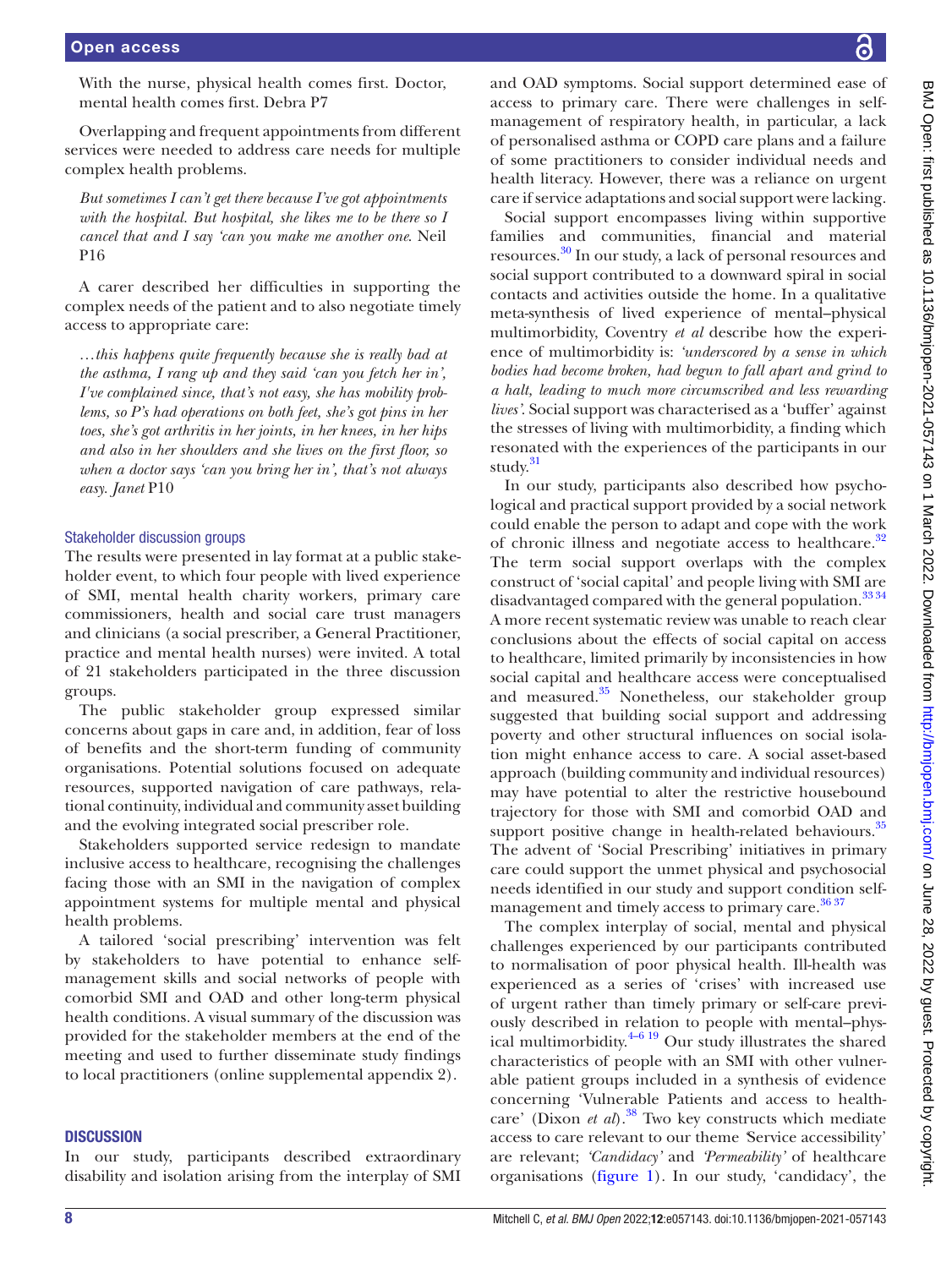

<span id="page-8-0"></span>Figure 1 Access to care for people with severe mental Illness and co-morbid obstructive airways disease: a thematic framework incorporating 'candidacy' and 'permeability' constructs derived from 'Vulnerable groups and Access to Care' Dixon *et al*. [38](#page-9-22) Definitions: candidacy describes the ways in which people's eligibility for medical attention and intervention is jointly negotiated between individuals and health services'. 'Permeability—Services can be conceptualised in terms of how porous and permeable they are. High permeability services are those are most confortable for people to use that demand the fewest qualifications for candidacy, and that require less work. Services that are less permeable require much more work in order to gain a point of entry and sustain engagement with service'.

ways in which people's eligibility for medical care is negotiated jointly between patients and health services, was mediated by informal and family care and practitioner relational continuity. Lay carers and in some instances GP receptionists advocated for the person and thereby enabled access to care.

The construct of *'Permeability'* describes how much work and engagement with the healthcare service is needed to gain access to care[.38](#page-9-22) Our study describes a wide range of contextual primary care experiences from holistic healthcare with continuity, to depersonalised and fragmented care. There is a need to reconsider how to implement the collaborative biopsychosocial person-centred approach to physical and mental healthcare in primary care advocated by Lester and others for people with mental–physical multimorbidity. $39-41$  This could include incentives and other policy-driven initiatives, in line with disability legislation, to address inequitable access to healthcare for people with mental-physical multimorbidity.<sup>41-44</sup>

### **CONCLUSION**

There is a need to increase awareness of the impact of comorbid OAD in people with SMI. The provision of personalised, collaborative health and social care for this group, which prioritises relational continuity by practitioners, builds individual social capital, tailors support for self-management and addresses barriers in access to

primary care appointments is warranted. Further research should focus on the development and evaluation of integrated personalised health and social care interventions for people with comorbid SMI and OAD, which consider social connectedness as an important influence on access to care.

#### Author affiliations

<sup>1</sup> Academic Unit of Primary Medical Care, The University of Sheffield, Sheffield, UK <sup>2</sup>Institute for Primary Health Care and Health Sciences, Keele University, Keele, Staffordshire, UK

<sup>3</sup>Mental Health, Research Unit, Sheffield School of Health and Related Research, University of Sheffield, Sheffield, UK

4 Academic Unit of Primary Medical Care, The University of Sheffield Faculty of Medicine Dentistry and Health, Sheffield, UK

#### Twitter Caroline Mitchell [@dclovesGP](https://twitter.com/dclovesGP)

Acknowledgements Grant funded by the Clare Wand Fund (BMA). The research was also part-funded by the NIHR CLAHRC Yorkshire and Humber. [www.clahrc-yh.](www.clahrc-yh.nihr.ac.uk) [nihr.ac.uk.](www.clahrc-yh.nihr.ac.uk) The views expressed are those of the author(s), and not necessarily those of the NIHR or the Department of Health and Social Care. A 'SURE' Scholarship from the University of Sheffield funded N Dolan to undertake a summer research internship. Helen Twohig is a Wellcome Trust Primary Care Doctoral Fellow (2017-2021) at Keele University. Elizabeth Walton NIHR Clinical Lecturer 2015- 2020. Patient and public involvement: SUN:RISE patient and public involvement group(PPI), Sheffield Health and Social Care NHSFT; the Deep End Yorkshire and Humber NIHR Clinical Research Network Cluster Patient and Practitioner group. We thank Chris Rhymes, lead research nurse, NIHR Clinical Research Network Yorkshire and Humber; Dr Michelle Horsepool (PhD) Deputy Director -Research, Sheffield Health and Social Care NHSFT and NHS Sheffield CCG; Dr Kirsty Payne, Foundation Doctor, Laura Evans from Nifty Fox Creatives.

Contributors CM is the responsible for the overall content and is guarantor for the work. All authors have fulfilled the four ICMJE criteria for authorship. Original conception and design and writing of the study protocol (CM, JH, HT, EW, BD). Ethical approvals (CM, BD, NW). Acquisition of the data (BD, NW, ND, CM, EW), analysis and interpretation of the data (all authors). Drafting the work (all authors). Final Approval of the version to be published (all authors). Agreement to be accountable for all aspects to the work (all authors). Integrated stakeholder and PPIE work by CM, NZ, ND, BD.

Funding Grant funded by the Clare Wand Fund (BMA). The research was also partfunded by the NIHR CLAHRC Yorkshire and Humber. [www.clahrc-yh.nihr.ac.uk.](www.clahrc-yh.nihr.ac.uk)

Competing interests None declared.

Patient consent for publication Not applicable.

Ethics approval This study involves human participants and was approved by South Central-Hampshire B Research Ethics Committee approved this study Reference/ethics ID number 17/SC/0353. Participants gave informed consent to participate in the study before taking part.[https://www.hra.nhs.uk/](https://www.hra.nhs.uk/planning-and-improving-research/application-summaries/research-summaries/access-to-treatment-for-long-term-lung-disease-in-people-with-a-smi/) [planning-and-improving-research/application-summaries/research-summaries/](https://www.hra.nhs.uk/planning-and-improving-research/application-summaries/research-summaries/access-to-treatment-for-long-term-lung-disease-in-people-with-a-smi/) [access-to-treatment-for-long-term-lung-disease-in-people-with-a-smi/](https://www.hra.nhs.uk/planning-and-improving-research/application-summaries/research-summaries/access-to-treatment-for-long-term-lung-disease-in-people-with-a-smi/)

Provenance and peer review Not commissioned; externally peer reviewed.

Data availability statement No data are available. This a qualitative database and to protect anonymity of the participants, the data is not available publically, even in an anonymised complete format. Reasonable requests to discuss explanatory quotes with the lead researcher may be made.

Supplemental material This content has been supplied by the author(s). It has not been vetted by BMJ Publishing Group Limited (BMJ) and may not have been peer-reviewed. Any opinions or recommendations discussed are solely those of the author(s) and are not endorsed by BMJ. BMJ disclaims all liability and responsibility arising from any reliance placed on the content. Where the content includes any translated material, BMJ does not warrant the accuracy and reliability of the translations (including but not limited to local regulations, clinical guidelines, terminology, drug names and drug dosages), and is not responsible for any error and/or omissions arising from translation and adaptation or otherwise.

Open access This is an open access article distributed in accordance with the Creative Commons Attribution Non Commercial (CC BY-NC 4.0) license, which permits others to distribute, remix, adapt, build upon this work non-commercially,